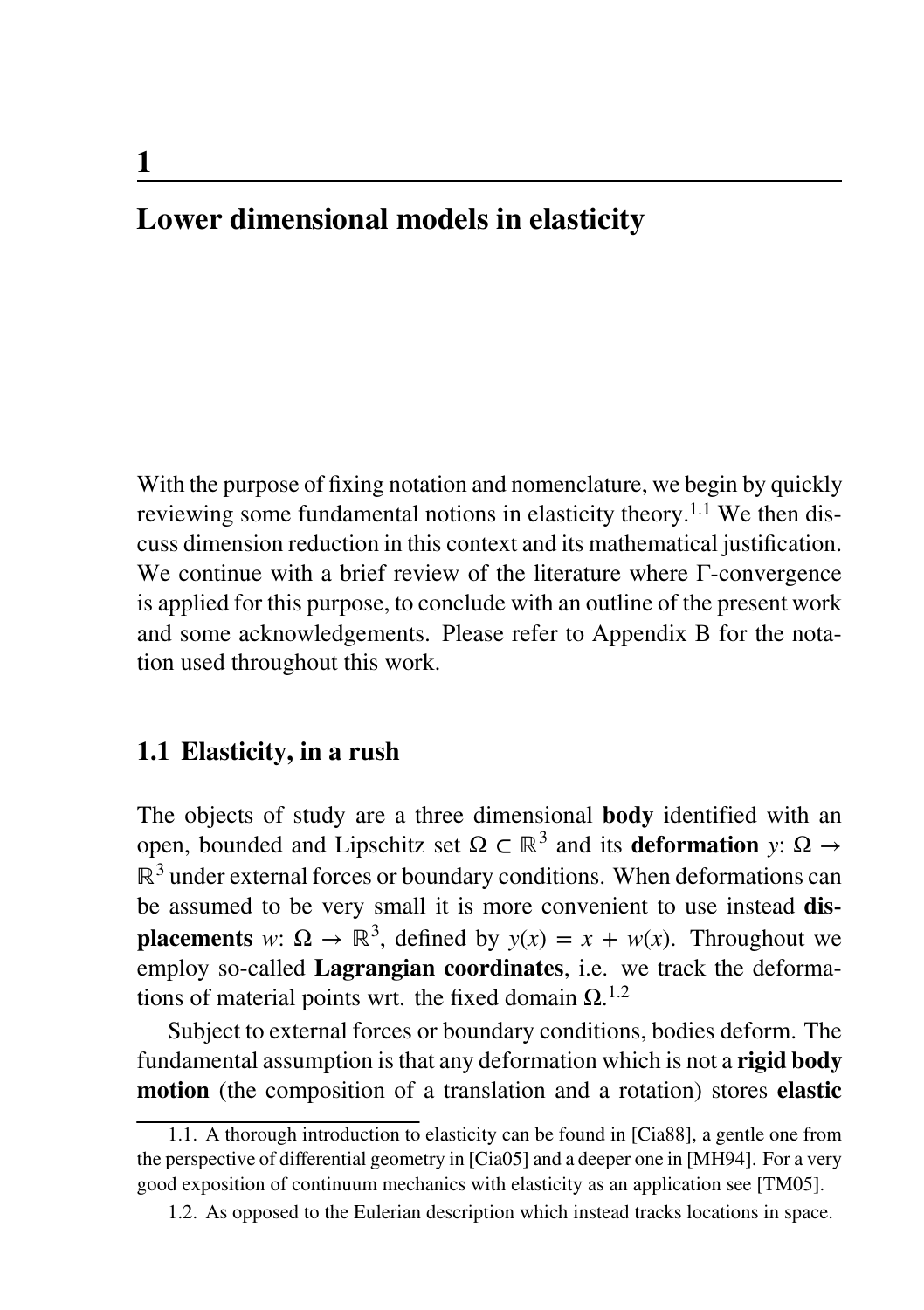**energy** into the body which can be released after the extraneous con ditions disappear and this release will bring the body back to its **reference configuration** Ω, without inducing any permanent alteration. If this does not hold, that is, in case the properties of the body are changed after the forces disappear, one can have **viscoelastic** or **plastic** behaviour, but we will not concern ourselves with these at all. If the reference configuration has zero elastic energy, we speak of a **natural state**. The elastic energy can be computed as the integral over  $\Omega$  of a **stored energy density** *W*, which under mild assumptions turns out to be a function only of the position  $x \in \Omega$  and the **deformation gradient**  $\nabla y(x)$ . When this is the case we speak of a **hyperelastic** material. The function *W* expresses the relationship between **strains** (local elongations and compressions in each direction) and **stresses** (internal forces induced by the strains). By our fundamental assumption above, *W* is non-negative and vanishes for rigid motions, or  $W(x, \nabla y) = 0$  for all  $\nabla y \in SO(3)$ .

We model the strain by the change in metric induced by the map *y* in the body wrt. the flat metric, via the so-called **Green - St.Venant's tensor**  $E(y) = \frac{1}{2} (\nabla^{\top} y \nabla y \frac{1}{2}(\nabla^{\top} y \nabla y - I)$ . In terms of displacements  $w = y - id$ , this is  $E(w) = \frac{1}{2} (\nabla^{\top} w + \nabla$  $\frac{1}{2}(\nabla^{\top} w + \nabla w + \nabla^{\top} w \nabla w)$ . Now we can characterise a **rigid motion** or **rigid** body **movement** as a deformation *y* such that  $E(y) = 0$ , i.e. ∇ <sup>⊤</sup>*y* ∇*y*=*I*, since there is no change in the distance between deformed points. The set of all rigid motions consists of all maps  $x \mapsto Q x + c$ with  $Q \in SO(3)$ ,  $c \in \mathbb{R}^3$ . Under the assumptions that displacements are "infinitesimally smaller" than the characteristic dimensions of the body, *E* is approximated by the **linear strain tensor**  $e(w) = \nabla_s w = (\nabla^\top w + \nabla w)/2$ and one speaks of **geometrically linear** elasticity.

Assuming a smooth energy density and a small displacement gradient ‖∇*w*‖≪1, one can linearise the energy around the identity:

$$
W(\nabla y) = W(I) + DW(I)[\nabla w] + \frac{1}{2}D^2W(I)[\nabla w, \nabla w] + h.o.t.
$$
  
\n
$$
\approx \frac{1}{2}D^2W(I)[\nabla w, \nabla w]
$$
  
\n
$$
=:\frac{1}{2}Q_3(\nabla w),
$$

where we used that *W* vanishes on rigid motions so, in particular *W*(*I*) and  $DW(I)$  are zero, and where  $Q_3$  is the **quadratic form of linear elas-**